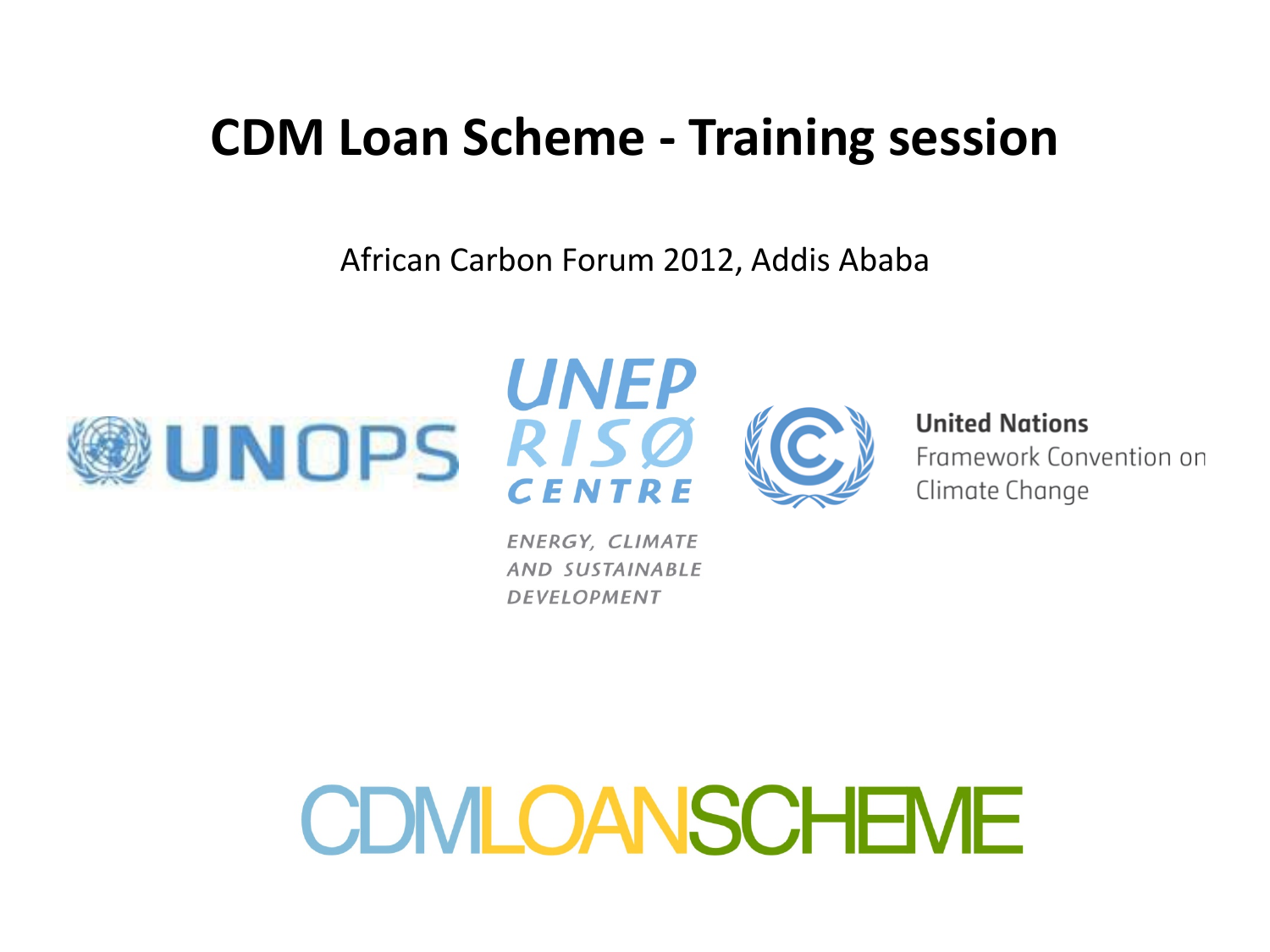

ENERGY, CLIMATE AND SUSTAINABLE **DEVELOPMENT** 

1

#### Two main objectives that are mutual dependent:

- **1. To provide interest-free loans to as many as possible** and
- CDM Loan Scheme fund **2. To ensure a loan mechanism that is financially sustainable**

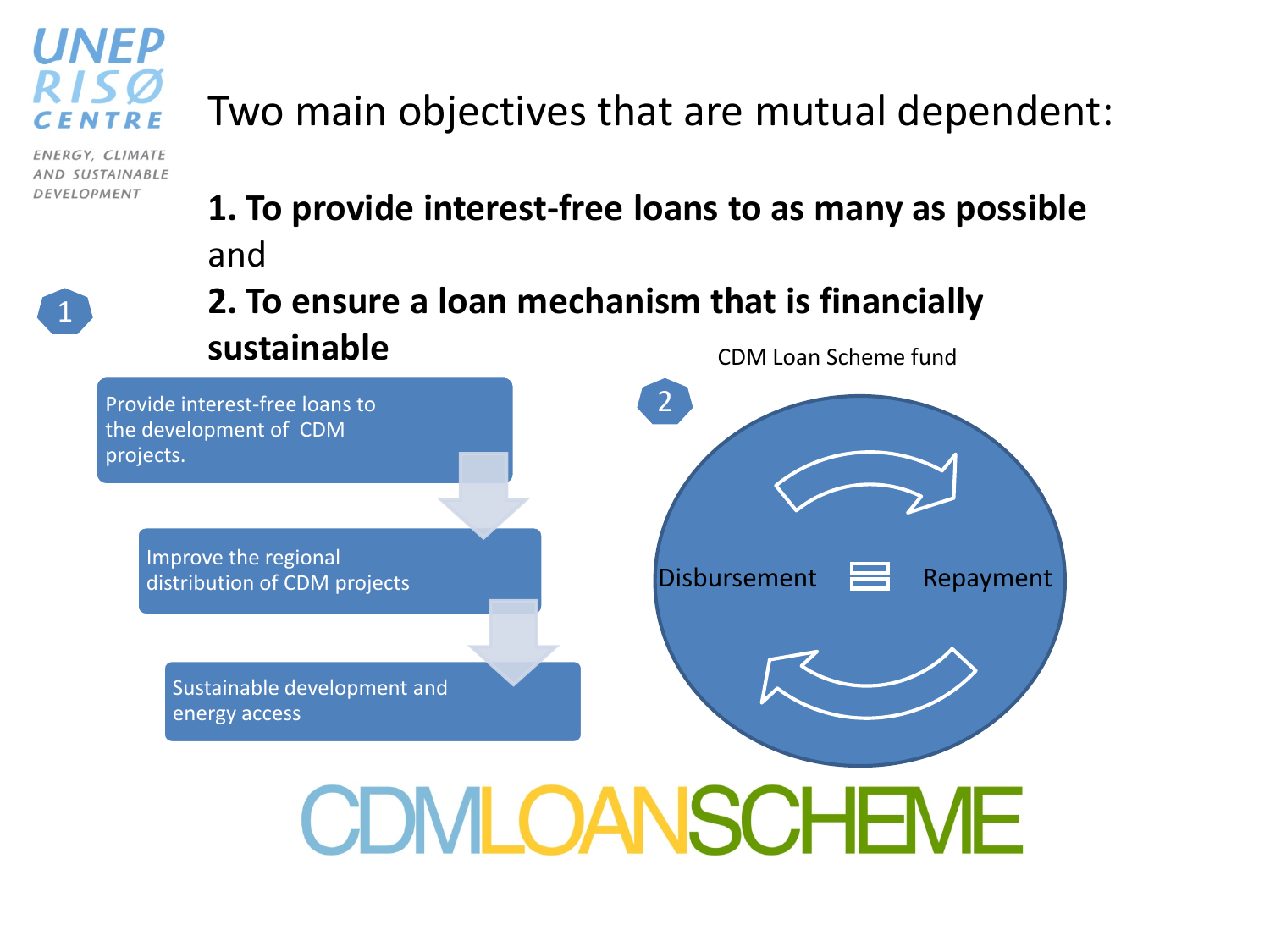

#### **Loan Application Process**

ENERGY, CLIMATE AND SUSTAINABLE **DEVELOPMENT** 

#### **Fill out the self assessment**

The tool is for your own use only and the result is meant to be used as a guidance you can take into account before you decide to apply

| Self Assessment   CDM Loans Sheme - Mozilla Firefox |                                                                                                                                                                                                             |                                                                |                                                                                                                                   |                                |                               | $\Box$      |
|-----------------------------------------------------|-------------------------------------------------------------------------------------------------------------------------------------------------------------------------------------------------------------|----------------------------------------------------------------|-----------------------------------------------------------------------------------------------------------------------------------|--------------------------------|-------------------------------|-------------|
| Ele Edit Yow Hybry Bookwarks Josh Help              |                                                                                                                                                                                                             |                                                                |                                                                                                                                   |                                |                               |             |
| Self Assessment   CEM Loans Sheme                   | $+$                                                                                                                                                                                                         |                                                                |                                                                                                                                   |                                |                               |             |
| <       www.philoanscheme.org/self-assessment       |                                                                                                                                                                                                             |                                                                |                                                                                                                                   |                                | ☆▼C H<br><th>户 合 Feedbat</th> | 户 合 Feedbat |
|                                                     | E Mos Veted @ Getting Started a Latest Headines Ed May Table To Customate Life Free Hotmal / Riven C Windows Marketplace EU JTDEDCLUDEC20AM. C Windows C Windows C Windows C Microsoft Cath Latest CEM News |                                                                |                                                                                                                                   |                                |                               |             |
|                                                     |                                                                                                                                                                                                             |                                                                |                                                                                                                                   |                                | Contact Support Login         |             |
|                                                     | <b>CDM OANSCHEME</b>                                                                                                                                                                                        |                                                                | Loan Procedure Application Timeline User Guidance Technical Review Commitee CDM Consultant Roster FAO                             |                                |                               |             |
|                                                     | Register as a CDN Consultant                                                                                                                                                                                | Self Assessment                                                |                                                                                                                                   |                                |                               |             |
|                                                     | <b>Self Assessment</b>                                                                                                                                                                                      | puidance you can take into account before you decide to apply. | Please notice that the Self Assessment is an indicator. The tool is for your own use only and the result is meant to be used as a |                                |                               |             |
|                                                     | Loan Application Form                                                                                                                                                                                       | COM EXPERIENCE?                                                | O Yes O No                                                                                                                        |                                |                               |             |
|                                                     |                                                                                                                                                                                                             | CERNEAR                                                        |                                                                                                                                   |                                |                               |             |
|                                                     |                                                                                                                                                                                                             | EIGRECTED PROJECT INVESTMENT:                                  |                                                                                                                                   |                                |                               |             |
|                                                     |                                                                                                                                                                                                             | % FINANCE APPROVED:                                            | O 0% O 0%-25% O >25%                                                                                                              |                                |                               |             |
|                                                     |                                                                                                                                                                                                             | LDC                                                            | O'ms O No                                                                                                                         |                                |                               |             |
|                                                     |                                                                                                                                                                                                             | POA                                                            | O Yes O No.                                                                                                                       |                                |                               |             |
|                                                     |                                                                                                                                                                                                             | <b>WAIT COUNTRY</b>                                            | O yes O No                                                                                                                        |                                |                               |             |
|                                                     |                                                                                                                                                                                                             | INSTALLATION SIZE:                                             |                                                                                                                                   | $0>110N$ $0$ 100V-SI0V $0>50N$ |                               |             |
|                                                     |                                                                                                                                                                                                             | <b>WETHANE AVOIDANCE</b>                                       | O Yes O No                                                                                                                        |                                |                               |             |
|                                                     |                                                                                                                                                                                                             |                                                                |                                                                                                                                   |                                |                               |             |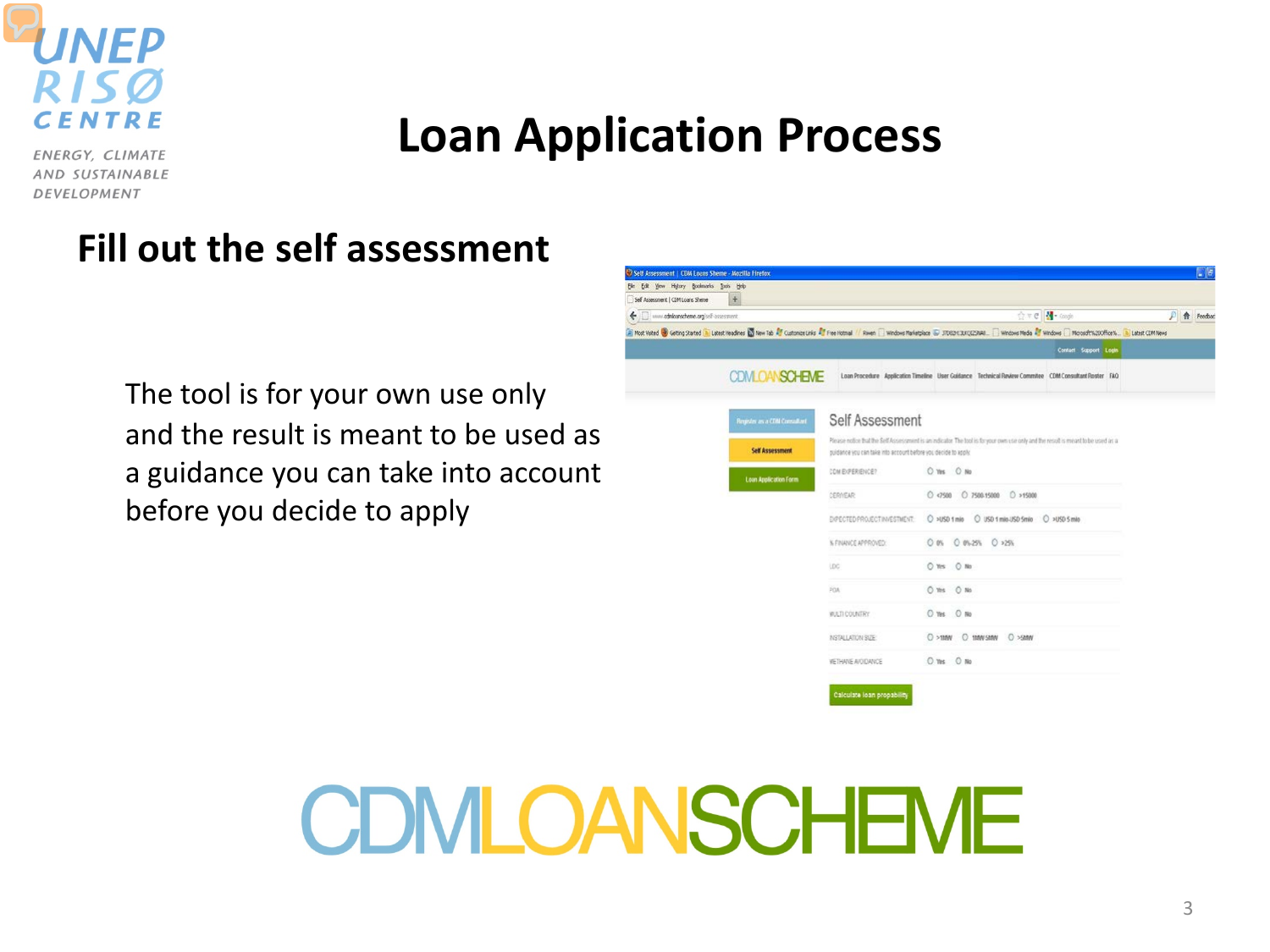

#### **Loan Application Process**

ENERGY, CLIMATE AND SUSTAINABLE **DEVELOPMENT** 

#### **Find a CDM consultant**

- Prepare the PDD
- Contract the DOE and channel loan proceeds to the DOE as payment for validation services;
- Continuously monitor the progress of actual project implementation and report to UNOPS on the status of the project with specific focus on the chance of the project materializing as an operating asset

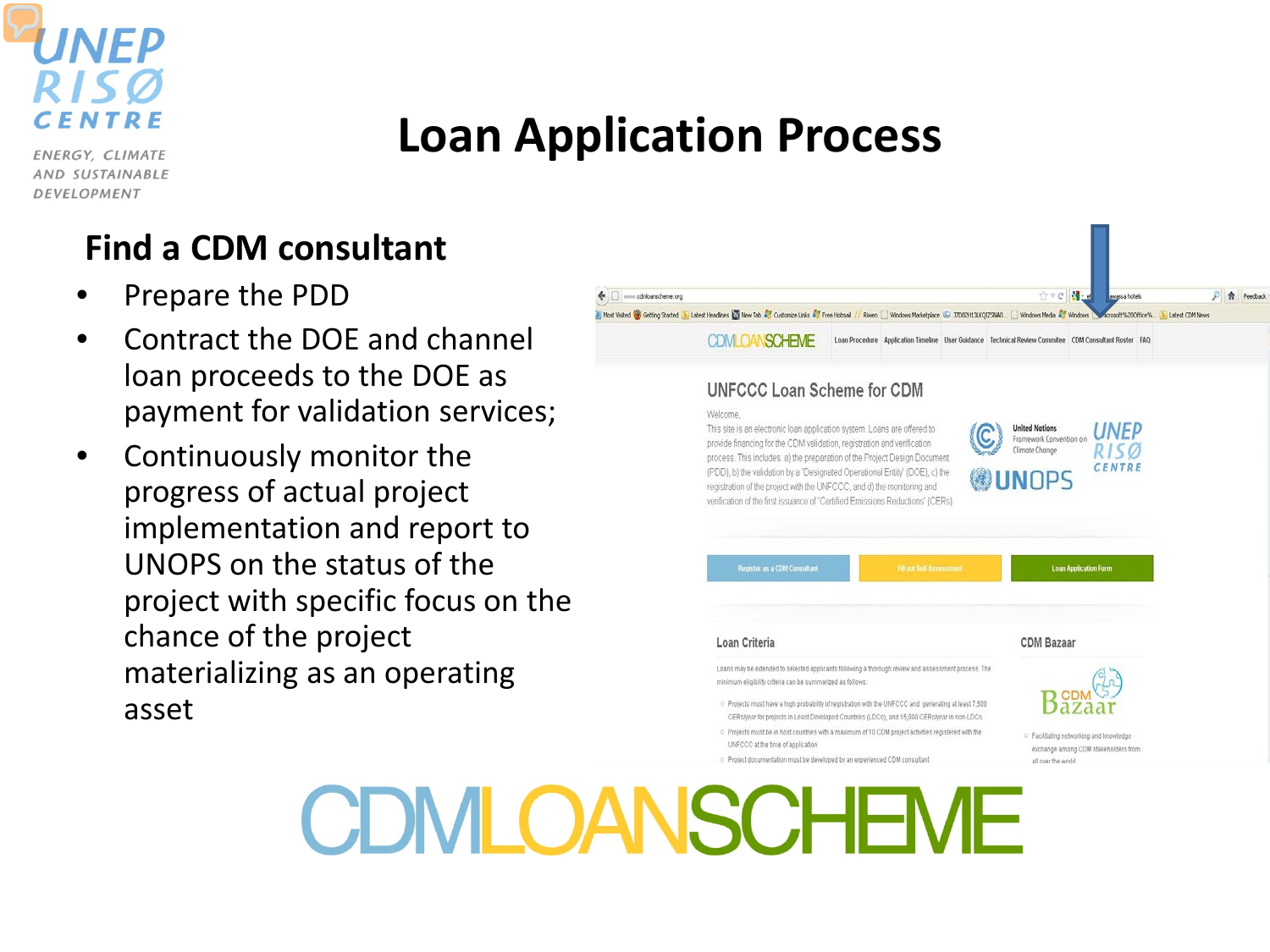### **Loan Application Process**

ENERGY, CLIMATE AND SUSTAINABLE DEVELOPMENT

- Register and fill out the electronic loan application form
- You do not have to fill out all the information at one time. You can save a draft of the application and when you log in again the saved draft is available

•

- •There a "log book" where you can ask questions regarding the application form
- When you finally submit the completed application you cannot change it.

| www.cdmloanscheme.org/application-form                                                                                                                                                                                                          |                                                          | ☆▽C M-Google                                                                                                            | 合<br>Feedback |
|-------------------------------------------------------------------------------------------------------------------------------------------------------------------------------------------------------------------------------------------------|----------------------------------------------------------|-------------------------------------------------------------------------------------------------------------------------|---------------|
| 3 Mod Wand @ Gettry Sated i <u>n</u> Lated Headnes <mark>o</mark> f New Tob of Costmostics of Presidents of Modern Conduct Deletions on Discovering Conducts Conduct Conducts Conducts Control Conducts Control on Conducts Control on Conducts |                                                          |                                                                                                                         |               |
| Register as a CDM Consultant                                                                                                                                                                                                                    | Loan Application Form                                    |                                                                                                                         |               |
| <b>Self Assessment</b><br><b>Loan Application Form</b>                                                                                                                                                                                          | V<br>. Log in successful for fredstaun.<br>password.     | . You have just used your one-fime login link. It is no longer necessary to use this link to log in. Please change your |               |
|                                                                                                                                                                                                                                                 | Need help? Go to the support page.                       |                                                                                                                         |               |
|                                                                                                                                                                                                                                                 | litle of the Project *                                   |                                                                                                                         |               |
|                                                                                                                                                                                                                                                 | Country'<br>-Select-<br>Y.                               |                                                                                                                         |               |
|                                                                                                                                                                                                                                                 | Country has ratified the Kyoto Protocol<br>O Yes<br>O No |                                                                                                                         |               |
|                                                                                                                                                                                                                                                 | LOAN APPLICANT                                           |                                                                                                                         |               |
|                                                                                                                                                                                                                                                 | I nan Applicant name                                     |                                                                                                                         |               |
|                                                                                                                                                                                                                                                 | Loan Applicant email<br>Legal entity                     | Legal entity can be: an individual. a private company, an NGO, a Ouvernment, a Government                               |               |
|                                                                                                                                                                                                                                                 | agency, a Municipality, etc.                             |                                                                                                                         |               |
|                                                                                                                                                                                                                                                 | Loan Applicant postal address                            |                                                                                                                         |               |
|                                                                                                                                                                                                                                                 |                                                          |                                                                                                                         |               |
|                                                                                                                                                                                                                                                 |                                                          |                                                                                                                         |               |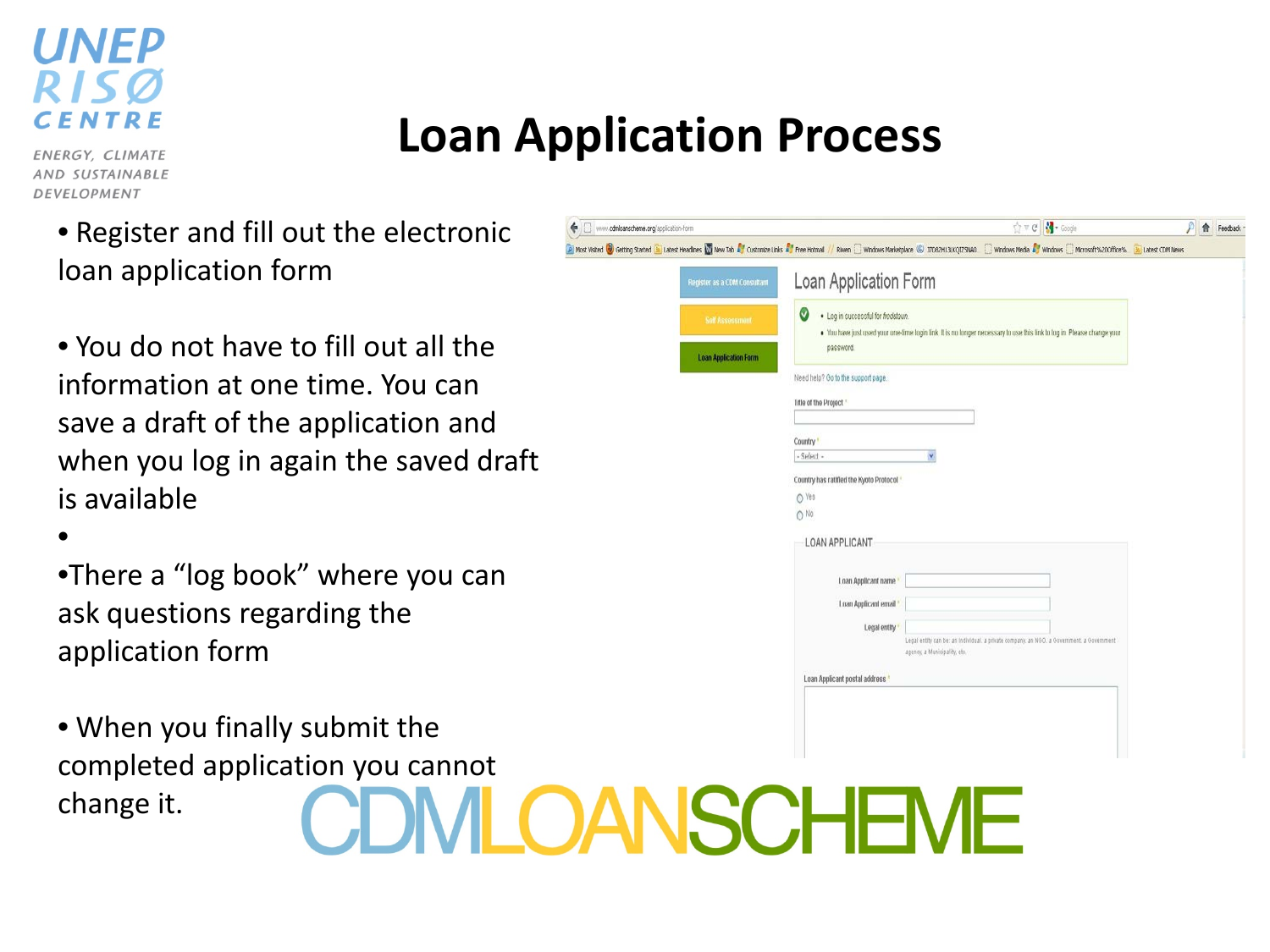

ENERGY, CLIMATE AND SUSTAINABLE DEVELOPMENT

### **Loan Application Process**

Assessment criteria

- **The coherency of the provided information**
- The methodology, scale of the project, technology and emission reductions are all co-related and the coherency among these is essential in the assessment of the loan applications.
- **The financial viability of the project**
- It is an advantage to provide detailed information on the financial viability of the project.
- **Other relevant documents in the application**
- The submission of other relevant documents will improve the transparency of the loan applications and hence the probability of approval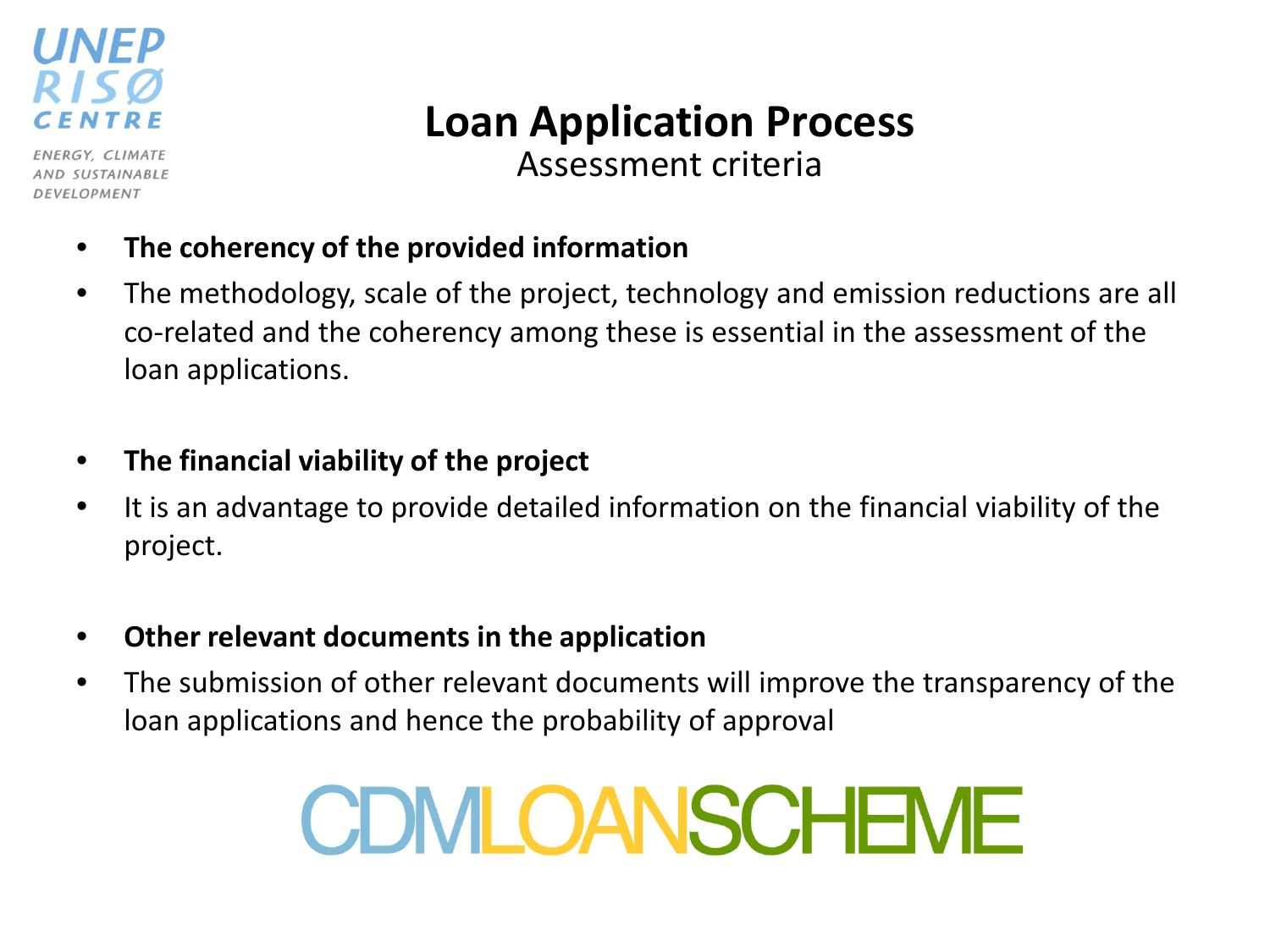#### **UNEP** RISØ **CENTRE**

ENERGY, CLIMATE AND SUSTAINABLE **DE** 

#### **Application Timeline**

| www.cdmloanscheme.org/procedure/application-timeline<br>$\leftarrow$ |                                                                                                                                                                                                                     |            |                                                            |                         | $\mathbb{C} \times \mathbb{C}$                                                                                                                                                                                                                       | $\frac{1}{2}$ = ethiopia hawassa hotels |  | 企 | Feedback * |
|----------------------------------------------------------------------|---------------------------------------------------------------------------------------------------------------------------------------------------------------------------------------------------------------------|------------|------------------------------------------------------------|-------------------------|------------------------------------------------------------------------------------------------------------------------------------------------------------------------------------------------------------------------------------------------------|-----------------------------------------|--|---|------------|
|                                                                      | D Most Visited C Getting Started N Latest Headlines W New Tab A Customize Links A Free Hotmail // Riwen Windows Marketplace C J7D82H13LKQ1Z5NA0 Windows Media A Windows Marke Microsoft%20Office% N Latest CDM News |            |                                                            |                         |                                                                                                                                                                                                                                                      |                                         |  |   |            |
|                                                                      |                                                                                                                                                                                                                     |            |                                                            |                         |                                                                                                                                                                                                                                                      | Contact Support Log out                 |  |   |            |
|                                                                      | <b>CDMLOANSCHEME</b>                                                                                                                                                                                                |            |                                                            |                         | Loan Procedure Application Timeline User Guidance Technical Review Commitee CDM Consultant Roster FAQ                                                                                                                                                |                                         |  |   |            |
|                                                                      | Register as a CDM Consultant                                                                                                                                                                                        |            | <b>Application Timeline</b>                                |                         |                                                                                                                                                                                                                                                      |                                         |  |   |            |
|                                                                      | <b>Self Assessment</b>                                                                                                                                                                                              |            | The Committee's decisions are final with no appeal option. |                         | Loan applications may be submitted on an ongoing basis, but four annual deadlines are set for subsequent processing and<br>decision at Technical Review Committee meetings. See the timeline below for a continuously updated schedule of deadlines. |                                         |  |   |            |
|                                                                      | <b>Loan Application Form</b>                                                                                                                                                                                        | 30/06/2012 |                                                            | 30/08/2012 - 06/09/2012 | 30/09/2012                                                                                                                                                                                                                                           | 14/11/2012-21/11/2012                   |  |   |            |

Technical Review

meeting it will be announced which projects

have been approved

Committee meeting

The last day of the TRC

Last day for submitting

approval period

loan applications for this

Technical Review

Committee meeting

The last day of the TRC meeting it will be

have been approved

announced which projects

Last day for submitting

approval period

loan applications for this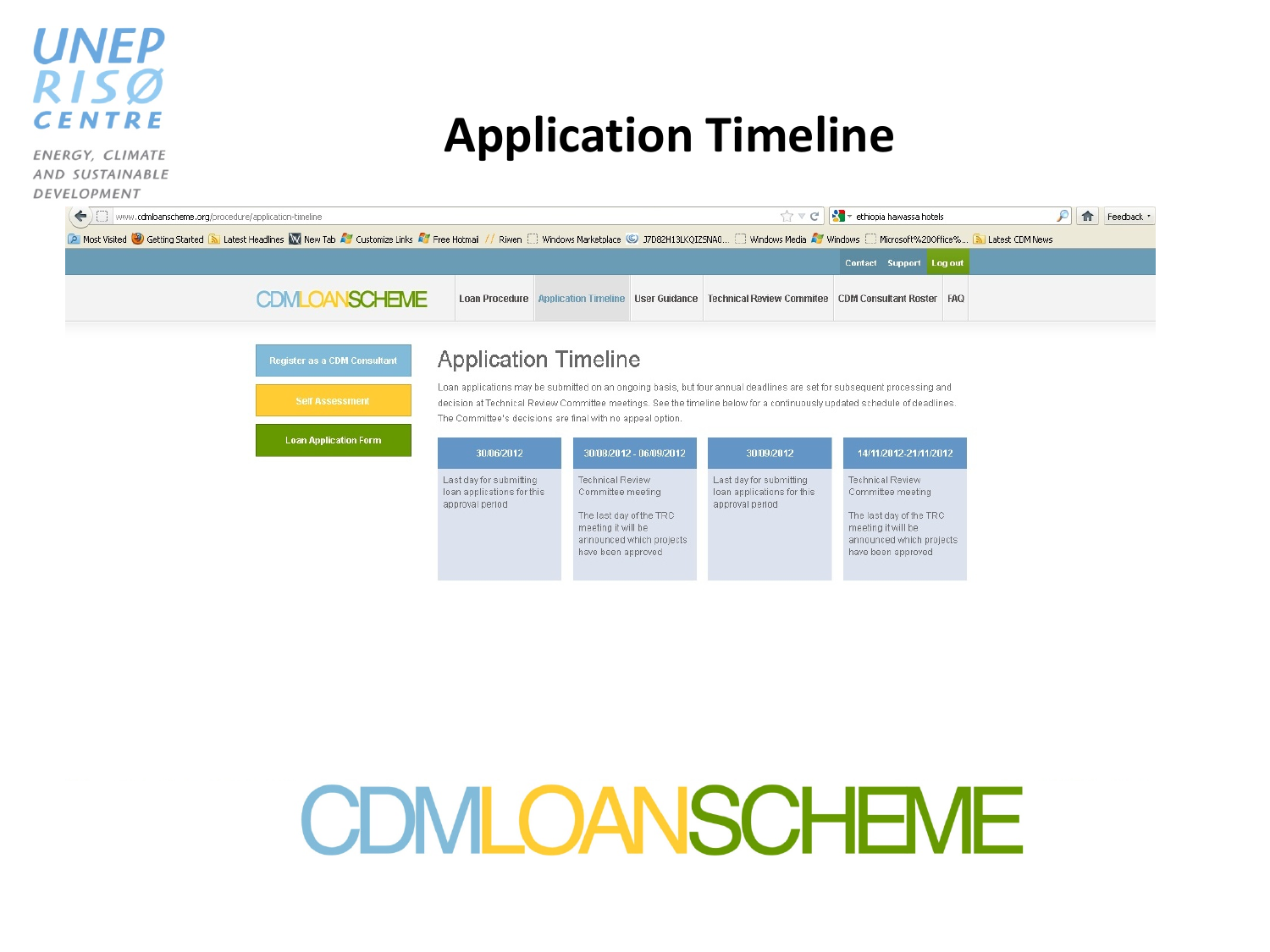

ENERGY, CLIMATE AND SUSTAINABLE DEVELOPMENT

#### **Register as a CDM Consultant**

| $\leftarrow$<br>www.cdmloanscheme.org/consultancy/register                                                                                                                                                                                                                                    |                                                                                                                                  |                                                                                                                                                                                    | $\frac{1}{2}$ + Google<br>$\mathbb{C}$ $\forall$ $\in$ | Feedback |
|-----------------------------------------------------------------------------------------------------------------------------------------------------------------------------------------------------------------------------------------------------------------------------------------------|----------------------------------------------------------------------------------------------------------------------------------|------------------------------------------------------------------------------------------------------------------------------------------------------------------------------------|--------------------------------------------------------|----------|
| D Most Visited <b>@</b> Getting Started <b>&amp;</b> Latest Headlines <b>W</b> New Tab A Customize Links A Free Hotmail // Riwen Nindows Marketplace © J7D82H13LKQIZSNAO Nindows Media A Windows Microsoft%20Office% (3) Latest CDM News<br><b><i><u>Register as a CDM Consultant</u></i></b> |                                                                                                                                  |                                                                                                                                                                                    |                                                        |          |
| <b>Register as a CDM Consultant</b>                                                                                                                                                                                                                                                           | <b>CDM Consultancy Register</b>                                                                                                  |                                                                                                                                                                                    |                                                        |          |
| <b>Self Assessment</b>                                                                                                                                                                                                                                                                        |                                                                                                                                  | To be considered, a Consultant must have proven experience - i.e. a track record of minimum:<br>1. three PDDs uploaded on UNFCCC's website that are under validation or registered |                                                        |          |
| <b>Loan Application Form</b>                                                                                                                                                                                                                                                                  | or<br>2. one PDD that have been registered under UNFCCC                                                                          |                                                                                                                                                                                    |                                                        |          |
|                                                                                                                                                                                                                                                                                               | Countries of operation *                                                                                                         | Afghanistan<br>Albania<br>Algeria<br>Angola                                                                                                                                        |                                                        |          |
|                                                                                                                                                                                                                                                                                               | Host country *                                                                                                                   | - Select -                                                                                                                                                                         | $\checkmark$                                           |          |
|                                                                                                                                                                                                                                                                                               | Years of experience in developing<br><b>Project Design Documents/POA</b><br><b>Design Documents*</b>                             | - Select -                                                                                                                                                                         |                                                        |          |
|                                                                                                                                                                                                                                                                                               | <b>Expertise in developing Project</b><br><b>Design Documents/POA Design</b><br>Documents within the following<br>technologies * | Afforestation<br>Agriculture<br>Biomass energy<br>$\ddotmark$<br>Cement                                                                                                            |                                                        |          |
|                                                                                                                                                                                                                                                                                               | PROJECT DESIGN DOCUMENTS                                                                                                         |                                                                                                                                                                                    |                                                        |          |
|                                                                                                                                                                                                                                                                                               | PDD/POA Design Documents that is registered under UNFCCC.                                                                        | Attach minimum three Project Design Documents/POA Design Documents that are under validation or registered or one                                                                  |                                                        |          |
|                                                                                                                                                                                                                                                                                               | File 1*<br>Browse.                                                                                                               | Upload                                                                                                                                                                             |                                                        |          |
|                                                                                                                                                                                                                                                                                               | File 2<br>Browse.                                                                                                                | Upload                                                                                                                                                                             |                                                        |          |
|                                                                                                                                                                                                                                                                                               |                                                                                                                                  |                                                                                                                                                                                    |                                                        |          |